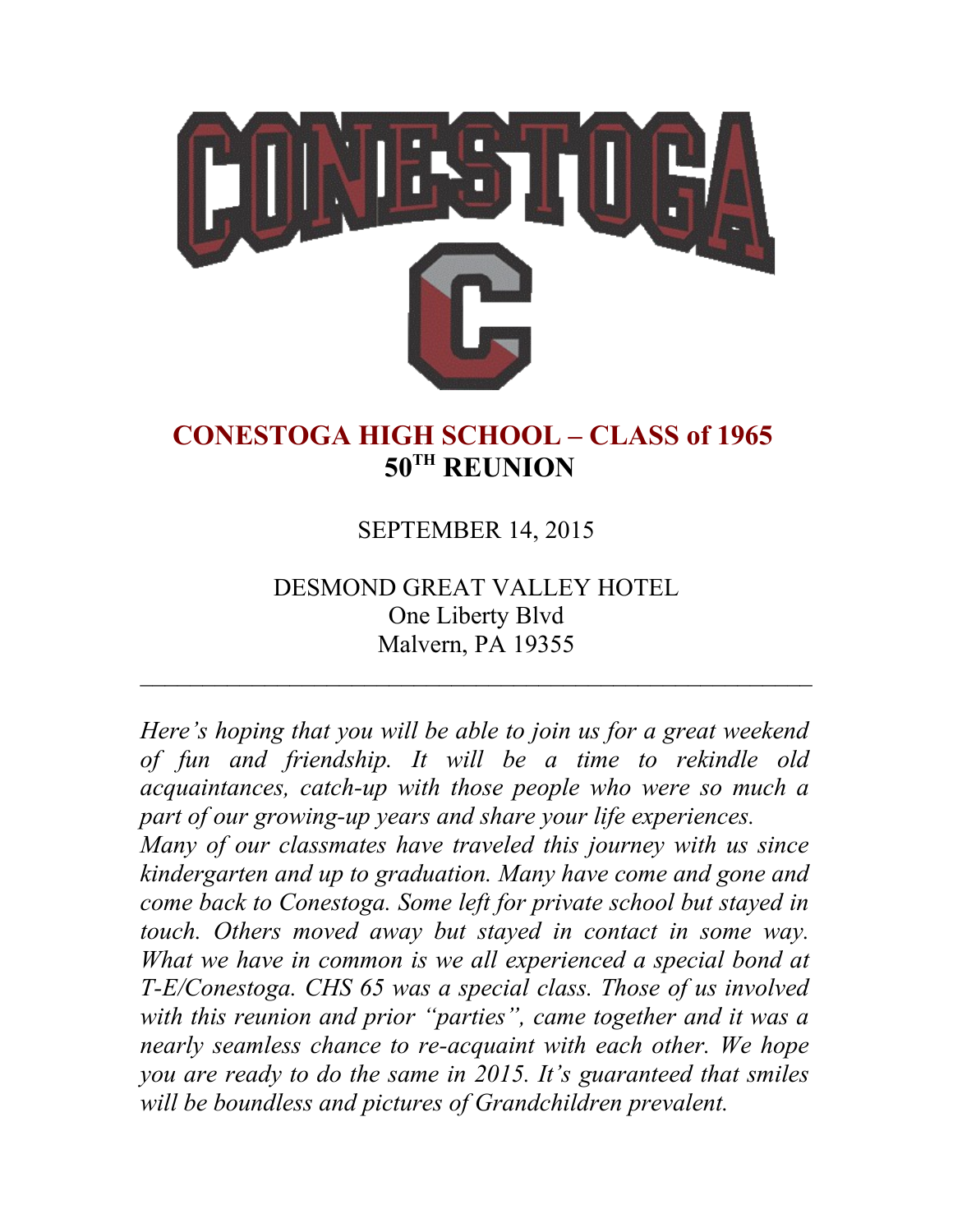## **CONESTOGA HIGH SCHOOL – CLASS of 1965**

This will be a great weekend of fun and friendship. Hope to see you in September. Please RSVP by  $6/15/2015$ , to me, Alan (Pete) Townsend at [alan.townsend908@verizon.net](mailto:alan.townsend908@verizon.net) or John Wenzel c/o CHS 65 – P.O. Box 1834 – Southeastern, PA 19399-1834.

#### **Our schedule for the weekend :**

Sunday AM 9/13/2015

8<sup>th</sup> Annual C.A.S.E. Golf Outing<sup>\*</sup> at Downingtown CC (9:00am), followed by lunch.  $Cost = $110$ .

(\$110 is the Class of 1965 price. Others \$130.)

Non-golfers may want to enjoy **Sunday Brunch** at the Desmond Hotel at your cost.

Sunday PM 9/13/2015 CHS 65 **Welcome Reception** 6:00pm - 8:00pm. Hors d'oeuvres and cash bar.

#### Monday 9/14/2015

CHS 65 – 50th **Reunion Party** 6:00pm Cocktails and Hors d'oeuvres, 7:00pm Dinner, followed by dancing & socializing.

\* Proceeds of the Golf Outing are donated by C.A.S.E. (Conestoga Alumni Supporting Excellence) to our designated charity *FLITE,* (Foundation for Learning in Tredyffrin-Easttown) visit them at ( [www.flite-pa.org\)](http://www.flite-pa.org/).

The Welcome Reception and 50<sup>th</sup> Reunion Party ticket is \$85.00. Remit to: John Wenzel c/o CHS 65 P.O. Box 1834 Southeastern, PA19399-1834 Dress will be business casual for the Reunion Party please.